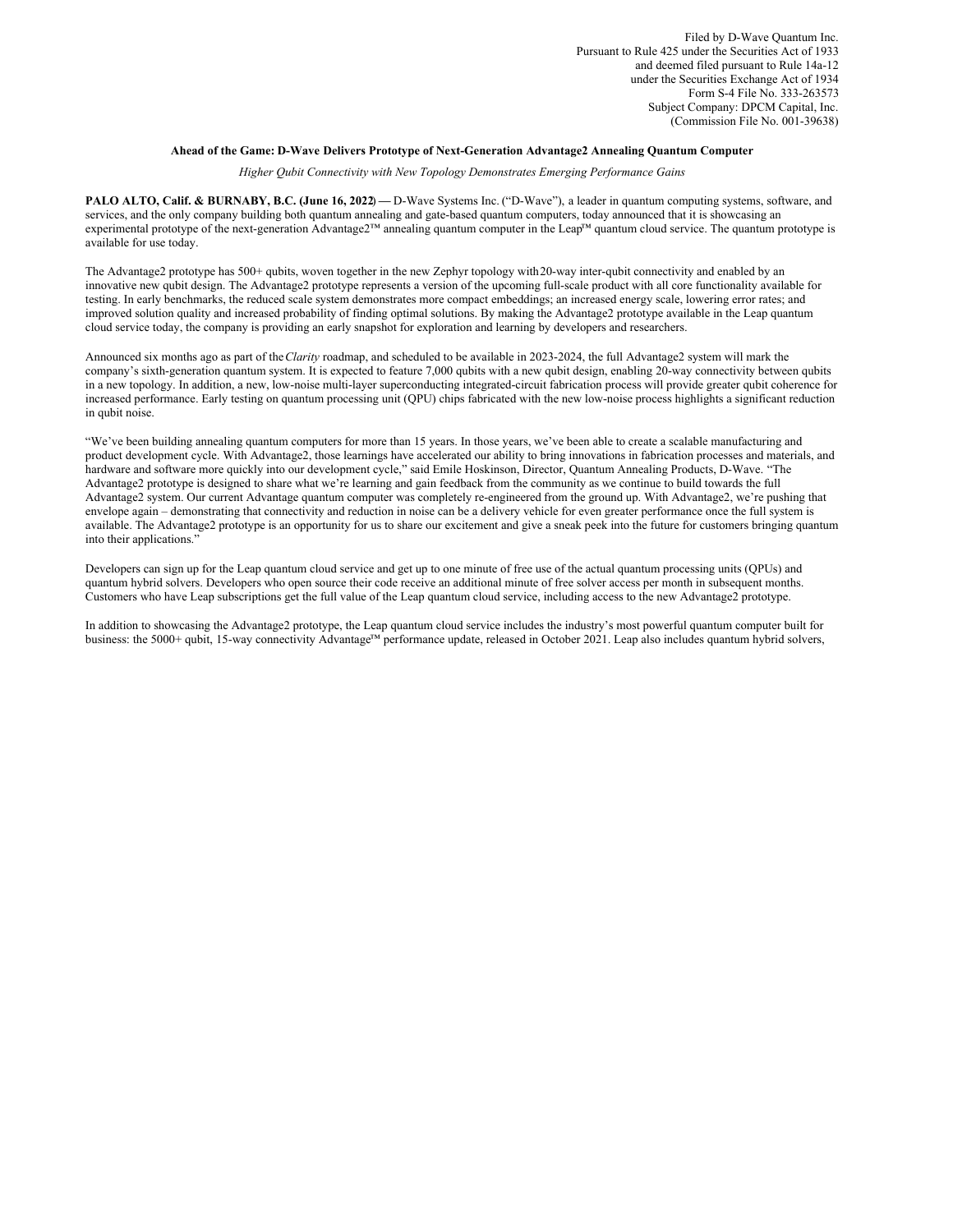like the new Constrained Quadratic Model (CQM) solver, the industry's first-ever solver that can leverage the power of quantum computation to run constrained quadratic optimization problems with both integer and continuous variables. The cloud service also incorporates an updated integrated developer environment (IDE), integration into the Python-based Ocean™ open-source developer tools, demos, sample code and examples, and a growing community of quantum developers, all built to run in-production quantum hybrid applications.

Enterprises that are ready to get started buildingin-production quantum hybrid applications can sign up for theD-Wave Launch™ program, a quantum jump-start program for businesses. Bringing together a team of applications experts and a robust partner community, the D-Wave Launch program provides support to help identify the best applications and to translate businesses' problems into hybrid quantum applications. The extra support helps customers accelerate designing, building, and running their most important and complex applications, while delivering quantum acceleration and performance.

# **About D-Wave Systems Inc.**

D-Wave is a leader in the development and delivery of quantum computing systems, software, and services, and is the world's first commercial supplier of quantum computers—and the only company building both annealing quantum computers and gate-model quantum computers. Our mission is to unlock the power of quantum computing today to benefit business and society. We do this by delivering customer value with practical quantum applications for problems as diverse as logistics, artificial intelligence, materials sciences, drug discovery, scheduling, cybersecurity, fault detection, and financial modeling. D-Wave's systems are being used by some of the world's most advanced organizations, including NEC Corporation, Volkswagen, DENSO, Lockheed Martin, Forschungszentrum Jülich, University of Southern California, and Los Alamos National Laboratory. With headquarters and the Quantum Engineering Center of Excellence based near Vancouver, Canada, D-Wave's U.S. operations are based in Palo Alto, Calif.D-Wave has a bluechip investor base that includes PSP Investments, Goldman Sachs, BDC Capital, NEC Corp., Aegis Group Partners, and In-Q-Tel.

# Important Information About the Proposed Transaction between D-Wave Systems Inc. ("D-Wave") and DPCM Capital, Inc. ("DPCM Capital") **and Where to Find It:**

A full description of the terms of the transaction between D-Wave and DPCM Capital is provided in a registration statement on Form S-4, as amended, filed with the Securities and Exchange Commission (the "SEC") by D-Wave Quantum Inc. that includes a preliminary prospectus with respect to the combined company's securities, to be issued in connection with the transaction and a preliminary proxy statement with respect to the stockholder meeting of DPCM Capital to vote on the transaction. D-Wave Quantum Inc. and DPCM Capital urge investors, stockholders, and other interested persons to read the preliminary proxy statement/ prospectus, as well as other documents filed with the SEC, because these documents contain important information about D-Wave Quantum Inc., DPCM Capital, D-Wave, and the transaction. After the registration statement is declared effective, the definitive proxy statement/prospectus to be included in the registration statement will be mailed to stockholders of DPCM Capital as of a record date to be established for voting on the transaction. Stockholders also may obtain a copy of the registration statement on Form S-4, as amended—including the proxy statement/prospectus and other documents filed with the SEC without charge—by directing a request to: D-Wave Quantum Inc., 3033 Beta Avenue, Burnaby, BC V5G 4M9 Canada, or via email at shareholdercomm@dwavesys.com and DPCM Capital, 382 NE 191 Street, #24148, Miami, Florida 33179, or via email at mward@hstrategies.com. The preliminary and definitive proxy statement/prospectus to be included in the registration statement, once available, can also be obtained, without charge, at the SEC's website (www.sec.gov).

#### **Forward-Looking Statements**

This press release contains forward-looking statements that are based on beliefs and assumptions, and on information currently available. In some cases, you can identify forward-looking statements by the